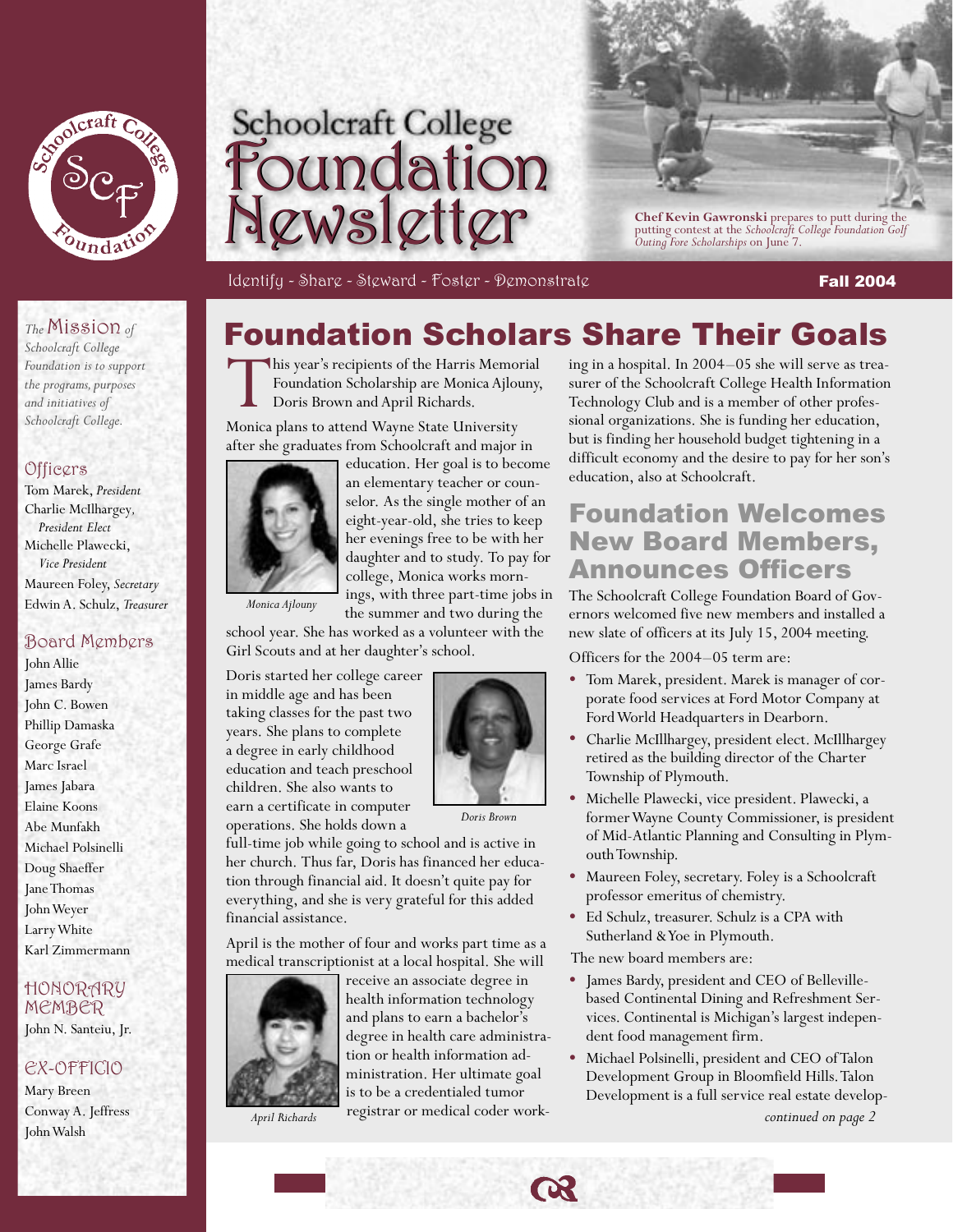## Stewardship <sup>or</sup> Involvement <sup>or</sup> Education

## 2004–05 Foundation Grants Total \$106,963

The Schoolcraft College Foundation Board, committed to supporting innovative learning environments<br>for students and staff, approved 13 grants for the<br>2004–05 academic year, totaling \$106, 963. Foundationted to supporting innovative learning environments for students and staff, approved 13 grants for the 2004–05 academic year, totaling \$106, 963. Foundationfunded projects are:

**Academic and Assessment Services** received funds to spotlight best practices in learning and assessment through the Celebrate Learning and Measure for Measure events. The events will expand to reach approximately 1,600 persons, including more students, faculty and K through 12 programs, with the possibility of external review and prizes for the best presentations. The department also received funds to continue its peer mentoring effort.

**Academic and Assessment Services** also received funds to continue the Learning Disabilities Tutoring program, in collaboration with the Michigan Rehabilitation Services, with the addition of an attention deficit disorder coaching component.

**The Office of Admissions** received funds to continue expanding the Student Ambassador Program from 10 to 14 students and to add a telemarketing component with Student Ambassadors making targeted calls focused on enrollment, attraction and retention.

**Schoolcraft Scholars Honors Program** won a grant to fund a pilot program training up to 25 honors faculty members to mentor individual honor students as they develop their academic and service projects required to complete the honors program.

**The International Institute** received funding for a fourth Multicultural Fair, to be held in spring 2005. The grant will support marketing, food and drink, country table displays and five student organization meetings. The event encourages cultural sensitivity and creates the opportunity for education outside the classroom with students learning from other students.

**The International Institute** also won funds to support the speaker series component of the Theme Semesters initiative, which is to continue for the fall and winter semesters, focusing on the Middle East. Theme semesters focus on one area in the world that is examined from multiple viewpoints in classes such as science, math and literature. The grant will pay for publicity, refreshments and a coffee house experience with Middle Eastern food, music and entertainment.

**Physical Education** received funds to purchase two adult, two child and two infant mannequins to use in training for cardio pulmonary resuscitation and heart defibrillation. The new generation of mannequin is more sanitary to use and gives a more real-life experience.

**The Art Department** received funds to purchase an adhesive applicator that will provide professional quality mounting of design projects, and a professional print cutter to make

clean, straight cuts of mounting. With this equipment, students can present their works in a professional manner.

**Professor of Mathematics Randy Schwartz** received funds to participate and make a presentation at the Eighth North African Meeting on the History of Arab Mathematics, to be held in Tunis, Tunisia December 18–20, 2004. Conference participation will help foster our students' awareness of cultural diversity, enhance their technical skills and increase the appeal and interest of mathematics at Schoolcraft.

**The Business Development Center** received funds to establish a Schoolcraft Global Online Advocacy Initiative that will coordinate a systematic search for innovative ideas and technologies in other countries with the potential for development. The initiative will provide a mentoring program to prepare overseas entrepreneurs for importing their business to Michigan and potentially result in the eventual creation of new jobs.

**Corporate Services and Technology** received funds to upgrade the manufacturing lab through purchasing eight training simulators to demonstrate the operation of production machines such as mills or lathes.

**Media Services** received funds to replace seven ten-yearold television monitors in the McDowell Center, used to display college messages and information.



#### *Board continued from page 1*

ment firm specializing in construction, acquisition, brokerage, property management and financing.

- Douglas Shaeffer, Chief of Police for the City of Novi, and a community activist.
- John Weyer, Building Official for the Township of Canton.
- Larry White, general manager of Don Massey Cadillac in Plymouth. Don Massey Cadillac is the largest Cadillac dealer in the United States.

Additionally, the board gratefully recognized the service and support given by outgoing board members Bob Farris, Margaret Slezak and Suzanne Thomas-Hughes. All have indicated a desire to remain supportive.

*Page 2 Schoolcraft College Foundation Fall 2004*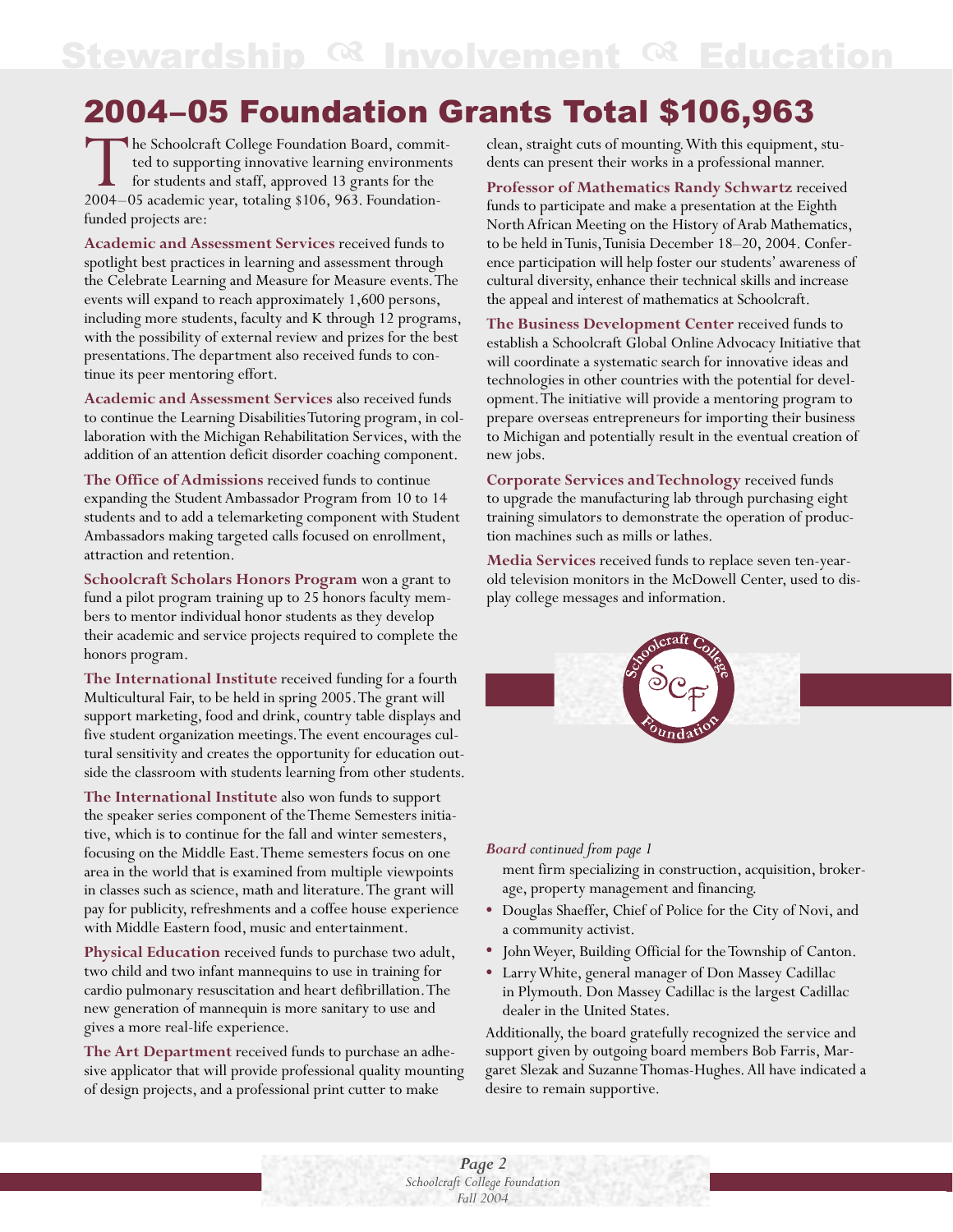## Stewardship <sup>@</sup> Involvement <sup>@</sup> Education

### Rockall's Generosity Provides New Campus Art

The Schoolcraft campus has one more spot of beauty thanks, in part, to the generosity of Arthur and Diane Rockall. The Rockalls have shown a remarkable commitment to Schoolcraft College over the past decade, establishing two endowments and a scholarship for the Kids on Campus program.



This summer the original free form sculpture *Sonata II* was installed outside the VisTaTech Center. The painted steel piece is 18 feet high and 7 feet wide, created by Novi sculpture David Barr.

Barr is a noted sculptor, with works on display all over the world. He and Sergio De Giusti designed *Transcending,* a monument to labor in Hart Plaza and the state's tallest work of public art. His *Polaris Ring* is exhibited at the Michigan

Library Museum Archives in Lansing and *Revolution I* is part of the Chrysler World Headquarters in Auburn Hills.

The Rockalls began their association with Schoolcraft after Art retired from Ford Motor Company and came to the college to earn an associate degree. He went on to earn bachelor's and

### Join Us for a Caribbean Cruise

Next January 29, 2005, ditch your snow shovel for a snorkel and join the Schoolcraft College Foundation for a seven-day Carnival cruise to the Eastern Caribbean aboard the Triumph. Prices start at \$639 per person; \$50 of your cruise fare is a charitable contribution to the Foundation, which will be matched by \$80 per cabin from Carnival. Call Trish at Livonia Travel, 248-478-5800. A \$50 deposit holds your cabin. **Learn more at a reception, video presentation and Q&A on Thursday, September 30 from 7 to 8:30 p.m. in the Schoolcraft College VisTaTech Center.**

master's degrees, but was impressed with the philosophy at Schoolcraft of giving students maximum support to succeed.

"If you really believe in something, you should back it up," said Art of his endowment funds. "So I chose to finance the work they're doing here." The sculpture resulted from the Rockalls gift to the VisTaTech building campaign.

# New Scholarships and Memorials

**In Memory of Gerald Curwin, Sr.** *Father of a WRC Volunteer* Darle L. Tobel

#### **In Memory of Terri Montroy**

*Office of Instruction Secretary* Michigan State University-Department of Human Resources

### **In Memory of Bettie Rae Stevens**

*Mother of Cindy Cicchelli—Counseling* Gerry Andersen Rose Apple Catherine Atkins Stuart Baker Pat Belloli Terry Bigelow Renee Boving Karen Boyd Sarolina Chang Lois Emberton Deborah Foltz Valarie Godlesky Pat Hurick Lucy Jones Sandy Kelly Karen Krystyniak

Cynthia Kloss Laura Leshok Robert Milewski Norvin Moulton Jan Munday Donna Nordman Betty Odacre Chris Richards C. G. Schultz Dr. Inez J. Slaubaugh E. B. Stevens Nancy Swanborg Derald VanCamp Mary Vente Sylvia Vukmirovich

### **In Memory of Marion Ochs**

*Schoolcraft College Retiree* Christine Covert

### **In Memory of Naida Roxene Johnson**

*Schoolcraft College Student*  Marjorie K. Nanian

#### **In Memory of Richard DeVries**

*Schoolcraft College Trustee*

William S. Beaman George A. Calder Bob & Jeanne DeVries Patricia DeVries Carol Derr Fritz & Rosemary Drybrough James & Nancy Esker David & Diane Gaebel Joyce Galindo Gaylor Gill John & Nancy Gormley Harry & Audrey Greenleaf Lyndall & Doris Groves Richard & Denise Hostetter Kathy Hughes & Mark Legnini Paul R. Jay Roberta Johnson June K. Kendall Dorothy Kraebber

MARSP Northwest Wayne County Judge James R. McCann On the Pond Condominium Association Kurt & Barbara Pitcher Eldon & Peggy Price Butch & Kay Raby Robert & Margaret Randall Hilda Reault Alton & Yvonne Rice John Santeiu, Jr. Mary Louise Steketee Lucille Stotz Robert & Nancy Tanke Gary & Eleanor Vance Robert & Edith Wells David & Glenda Westover Elizabeth Lee White

#### **In Memory of Frances Hunker**

*Mother of Mary Jo Rief, Retired Administrative Assistant* Butch & Kay Raby Richter & Associates, Inc.

*Page 3 Schoolcraft College Foundation Fall 2004*